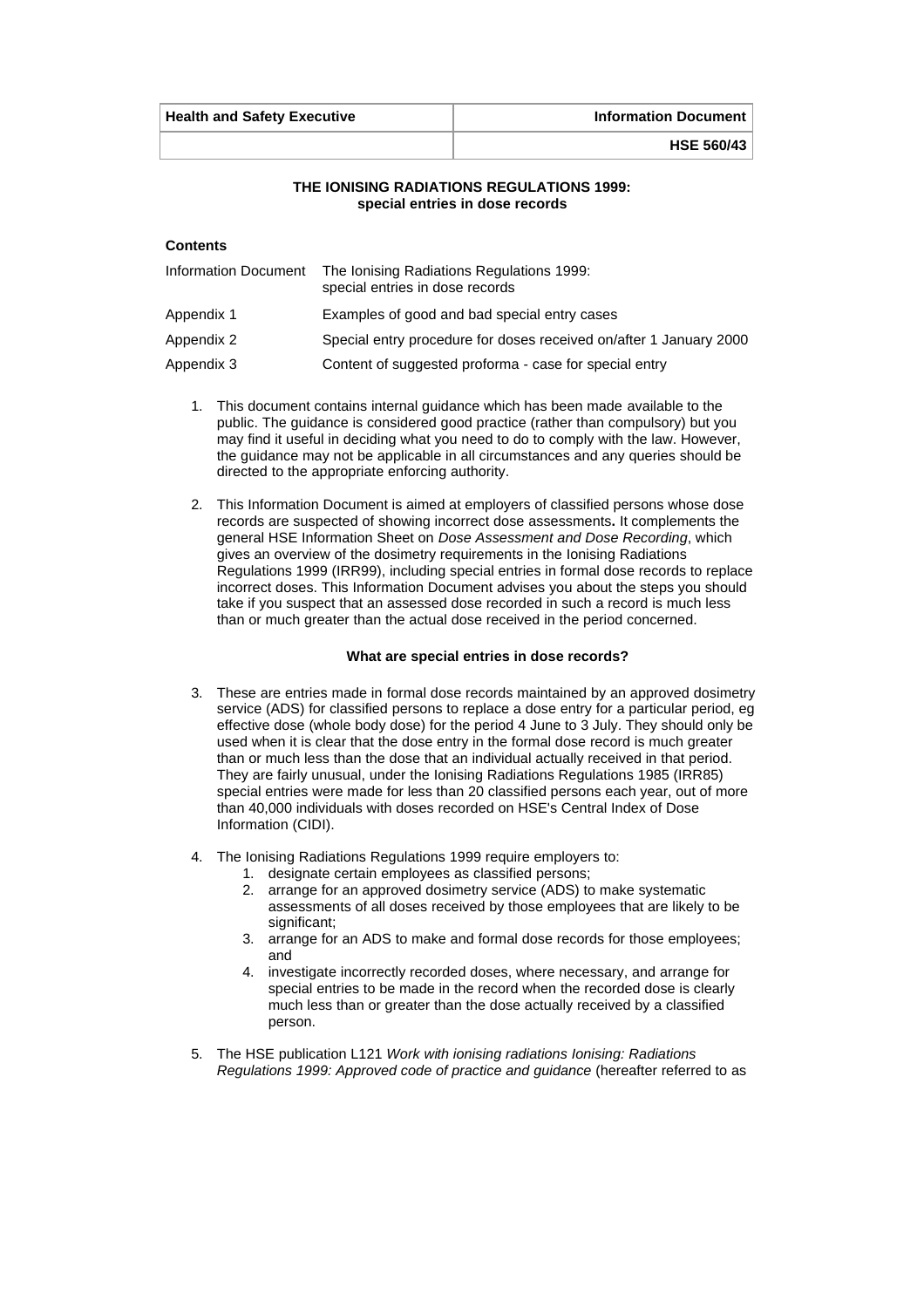the ACoP) advises that the radiation protection adviser (RPA) should normally be involved in such investigations.

### **What is meant by doses much greater than or much less than that recorded in the dose record?**

- 6. This is a matter of professional judgement in the circumstances of any particular case. The ACoP advises that where the employer's investigation is sufficient to produce an estimate of the dose received by a classified person that estimate should be regarded as much greater than or much less than the original entry in the dose record for a particular period if:
	- 1. the dose received differs from the original entry in the dose record by at least one millisievert (mSv) for recorded doses of one mSv or less: or
	- 2. the dose received differs from the original entry in the dose record by a factor of 2 or more for recorded doses in excess of one mSv but less than the relevant dose limit; or
	- 3. the dose received differs from the original entry in the dose record by a factor of 1.5 or more for recorded doses at or above the relevant dose limit.
- 7. Advice given in the ACoP has a particular legal status. If you do not follow the ACoP the onus will fall on you to show that you complied with the requirement for special entries in IRR99 regulation 22(3) by other means.
- 8. If your investigation suggests that all the employees in a particular group received 0.3 millisieverts in the period 4 June to 3 July but one of those employees had a recorded dose of 0.9 millisieverts for that period the difference is less than one mSv and a special entry in his or her dose record would not be justified. Similarly, if the individual's recorded dose was 12 mSv and the estimated dose was 7 mSv then a special entry would probably not be appropriate; in this case the recorded dose is less than the dose limit and the difference between the two doses is less than a factor of two. The radiological consequences and imprecision of dose assessment techniques would not make any changes worthwhile in these cases. In contrast, if the estimated dose was 15 mSv but the entry in the dose record was only 5 mSv for the period a special entry would be appropriate, providing that the supporting evidence for that estimate is sufficient.
- 9. Where special factors apply, eg a systematic problem is revealed for groups of employees over a series of dose recording periods, special entries may be appropriate although the criteria referred to in the ACoP are not satisfied. You are advised to seek further guidance from the local HSE office.

#### **When might an employer suspect that a special entry is needed?**

- 10. Typical situations might include:
	- 1. an incident has occurred in which an employee is believed to have been exposed to ionising radiation but the individual was not wearing a dosemeter at the time or it was shielded from the radiation in some way;
	- 2. an employee reveals that a dosemeter has been exposed to high dose rates of ionising radiation when not being worn or the employer discovers that an employee has not been wearing a dosemeter or has been wearing the wrong dosemeter;
	- 3. an employer discovers that a group of dosemeters has accidentally received a prolonged exposure in an X-ray security device during transit to/from a site; or
	- 4. the pattern of recorded doses for an individual seems highly unusual and inconsistent with the work he or she undertook in the relevant period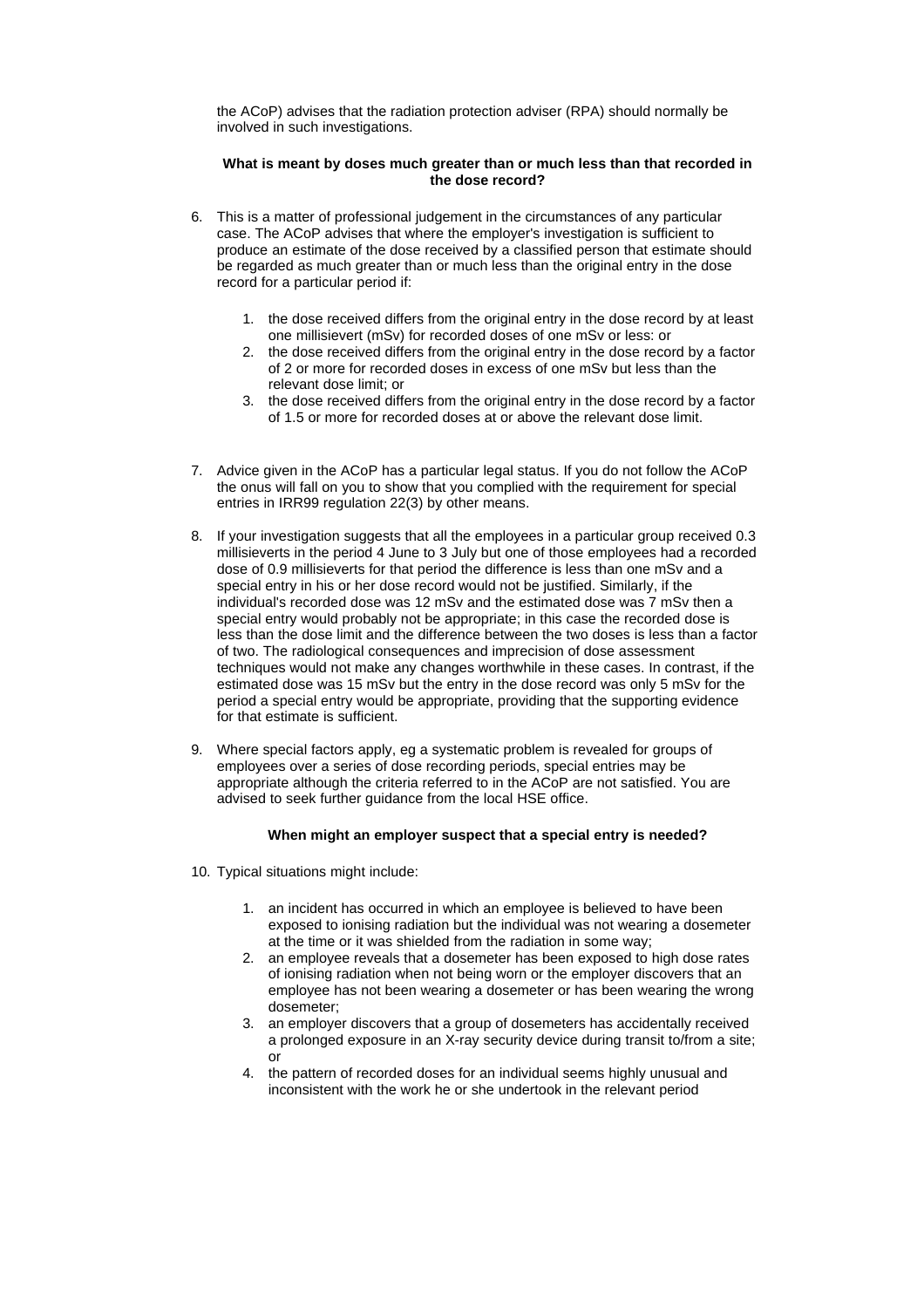#### (**although the initial assumption should be that the dose recorded was received**).

### **What should an employer do if it is suspected that an entry in a dose record is incorrect?**

- 11. The Ionising Radiations Regulations 1999 regulation 22(3) requires you to carry out an adequate investigation to establish the facts. Normally, this will be in conjunction with the radiation protection adviser, as advised in the ACoP. The investigation might involve:
	- 1. checking with the relevant ADS to see if there has been a technical or recording fault, the ADS can amend the dose record if appropriate;
	- 2. consulting the employee affected and other employees who may have relevant evidence to establish whether there is adequate information available to estimate the dose received by the employee during the period concerned; and
	- 3. consulting the appointed doctor, eg if the dose received might have exceeded 100 mSv and a special medical examination is indicated.
- 12. Your investigation will need to be carried out promptly to ensure that the necessary evidence is reasonably fresh and complete. The Ionising Radiations Regulations 1999 regulation 22 only provides for special entries made within 12 months of the original entry in the formal dose record (5 years in the case of an employee subject to a special 5 year dose limit).

### **What is an adequate investigation?**

- 13. It is all too easy to dismiss an unusual dose assessment result as an error. However, it might reveal an unexpected or accidental exposure. **Initially, therefore, you should assume that any unusual dose is real and needs to be explained**. The investigation may start off as one required by IRR99 regulation 8(7), to see why an employees exposure has not been restricted as far as reasonably practicable. If, during that the course of investigation, you discover it is unlikely the recorded dose was actually received the focus of the investigation should turn to the need for a special entry.
- 14. An adequate investigation is one that is sufficiently thorough to show there is reasonable cause to believe that the dose entry in the dose record is substantially incorrect. The ACoP advises that the investigation should at least take account of:
	- 1. relevant information provided by the approved dosimetry service;
	- 2. details of the pattern of work of the individual such as the time spent in particular controlled and supervised areas;
	- 3. measurements from any additional dosemeter or direct reading device worn by the person concerned;
	- 4. individual measurements made on other employees undertaking the same work with ionising radiations; and
	- 5. the results of monitoring for controlled and supervised areas carried out in accordance with regulation 19.
- 15. Typically, you may also need to consider:
	- 1. a credible reconstruction of the exposure conditions for the employee's dosemeter to demonstrate that there is reasonable cause to believe that the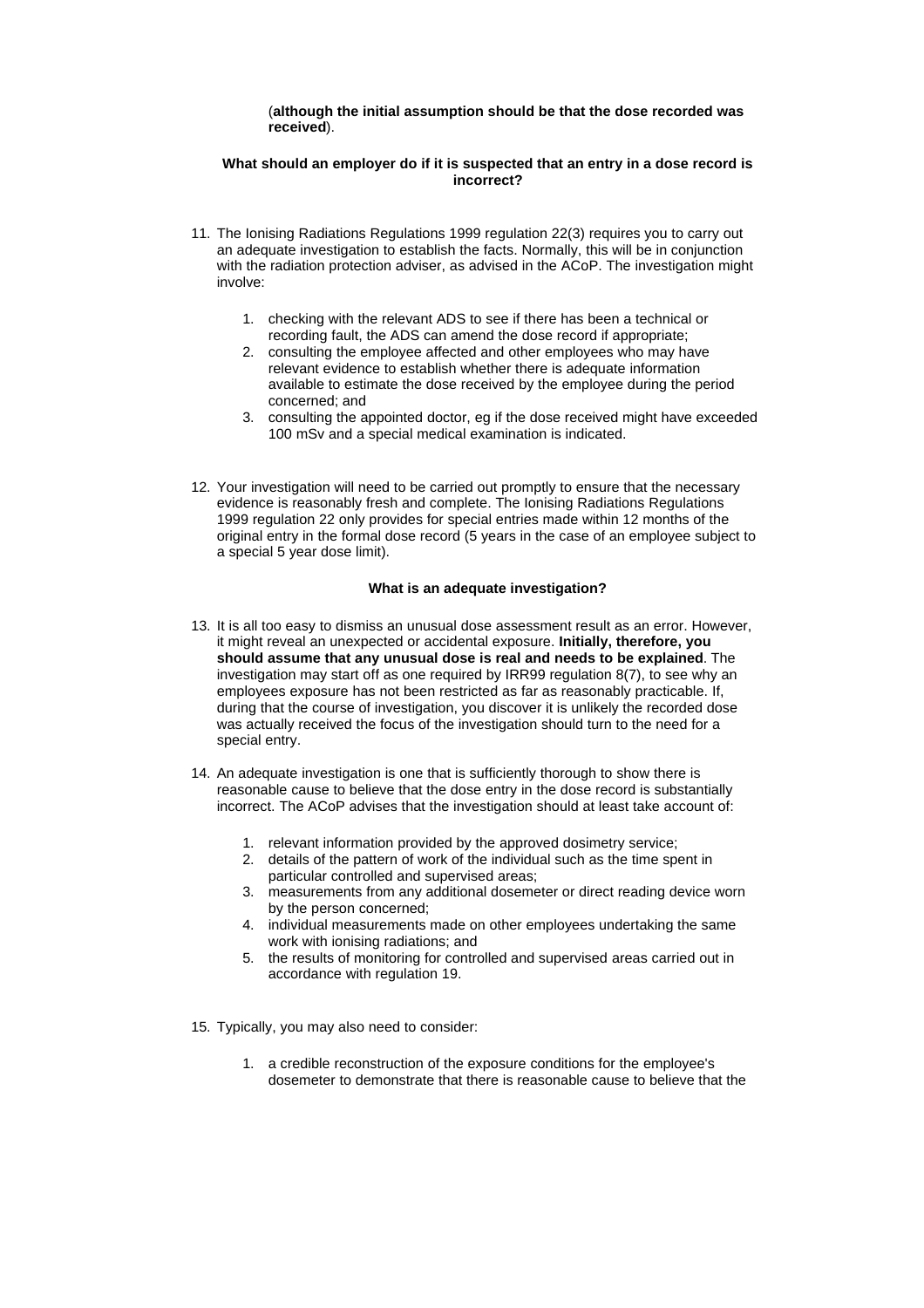exposure it received was likely to have occurred when not being worn, eg it was stored inside a shielded enclosure in a particular location;

- 2. the layout of the working area, the radiation sources in it and any shielding or other control measures available to restrict exposure;
- 3. the reliability of engineering controls, design features, safety features and warning devices specifically provided to restrict exposure;
- 4. details of any radiation monitors/alarms and their reliability (ie evidence from tests etc that they were working properly);
- 5. training record and experience of employees;
- 6. arrangements for storage/security of dosemeters/samples against risks of inadvertent/malicious exposure or contamination; and
- 7. systems for receipt, handling etc of dosemeters and samples including the use of X-ray security devices at the establishment.

As well as consulting the RPA, it will usually be appropriate to consult any appointed safety representative. An example of good and bad special entry cases is given at Appendix 1.

#### **What information is needed to provide an adequate estimate of the dose actually received?**

- 16. The ACoP advises that, taking account of the evidence already mentioned, the information used to estimate the dose received will be adequate if it:
	- 1. shows that there is reasonable cause to believe that the dose received by the classified person was much greater than or much less than the dose recorded in the dose record; and
	- 2. includes sufficient information to permit a reliable reconstruction of the exposure conditions for the person during the relevant dose assessment period.
- 17. Often, the results of measurements made by other dosemeters (eg direct-reading dosemeters) worn by the individual, or the doses recorded for other employees doing very similar work in the same period, will provide a suitable basis for estimating the dose actually received. However, you cannot always rely on doses received by work mates. You need to be sure that the employee's pattern of exposure is consistent with that of his or her work mates, eg if the employee worked on different jobs/days from the rest of the group recorded doses for work mates are unlikely to be valid for making a useful estimate.

#### **What action is required following an adequate investigation?**

18. If, as a result of the investigation, you have reasonable cause to believe that the estimated dose is much greater or much less than the recorded dose, you should make arrangements with the ADS for a special entry in the employee's dose record (see paragraphs 19-29 and Appendix 2). If the estimated dose is not much greater than or much less than the recorded dose you cannot make arrangements to replace the recorded dose. **Note that this procedure only relates to doses received and recorded on or after 1 January 2000. For doses received before that date the employer should have sought approval from HSE to make a special entry in the dose record, as provided by IRR99 regulation 39(9) before 30 April 2000.** After that date, HSE can no longer grant such approval and dose records made under IRR85 must be kept (unchanged) in the same manner and for the same period as required under those Regulations.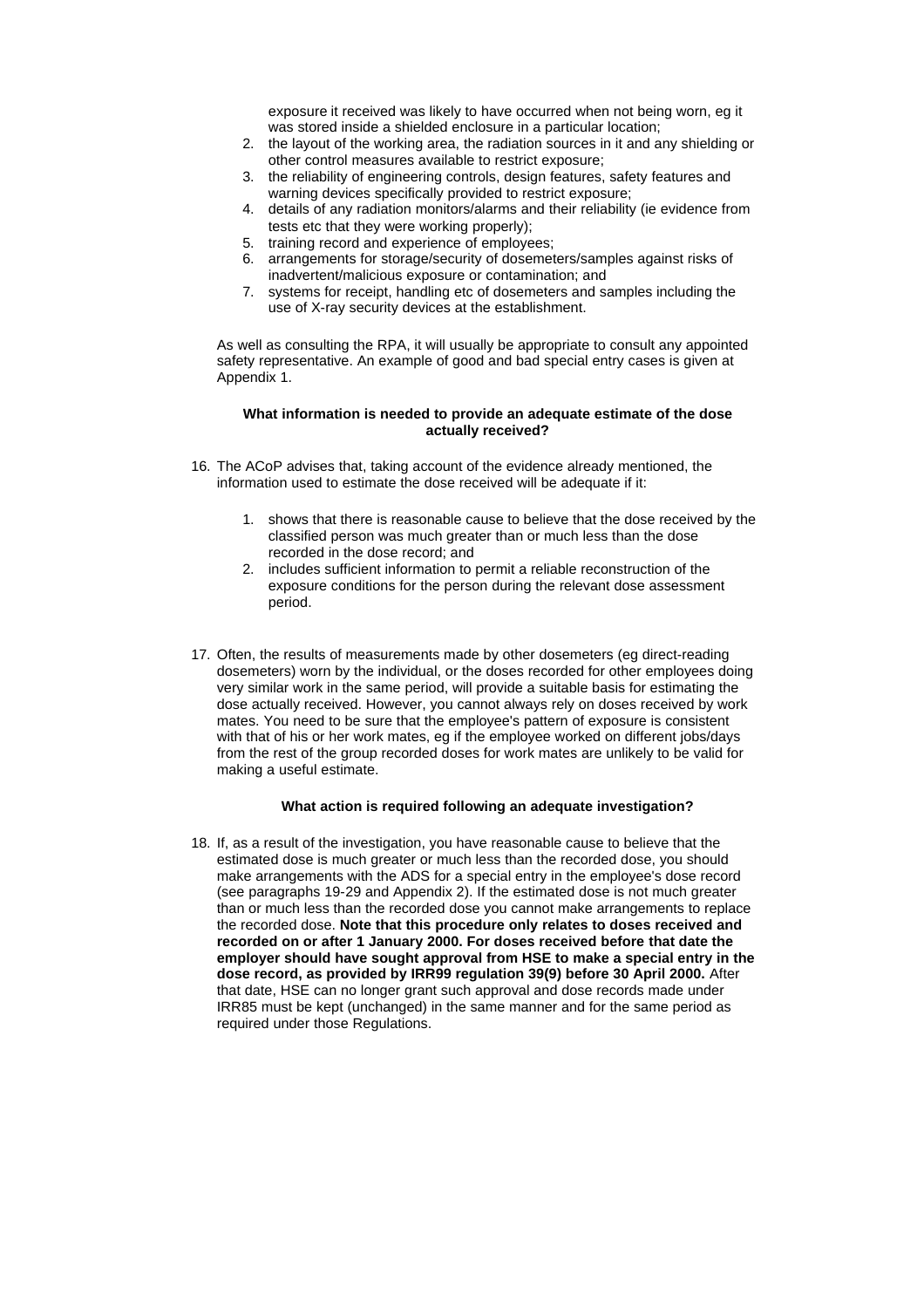### **What should the employer send the ADS?**

- 19. The ADS (record-keeping) will be concerned to keep reliable and accurate records on behalf of the employer. The ADS will need to be reassured that any request to arrange a special entry is properly founded. Therefore, you should normally ensure that a request for a special entry is signed by a senior person in the organisation with appropriate authority and provide evidence of support from the RPA. If you do not, your ADS might not act on the request.
- 20. The employer should send the ADS (record-keeping):
	- 1. sufficient details to identify the individual concerned, the relevant dose assessment period and the entry to be replaced; and
	- 2. an adequate summary of the information obtained during the investigation to estimate the dose actually received together with the relevant estimate to be entered as a special entry in the record.
- 21. Appendix 3 sets out an example of a proforma that you could send to the ADS (record-keeping), who would normally retain the summary of the information for the same period as the relevant dose record.

## **What if the affected employee objects?**

22. You must consult the employee during the investigation and notify him or her of any special entry you propose to arrange (IRR99 regulation 22(3)). If employees are aggrieved by an employer's decision they can ask HSE to review that decision. An employee has 3 months from the date of being notified about the employer's decision to ask HSE to carry out a review. Whenever you intend to arrange for a special entry you should inform the employee of the right to ask HSE for a review.

## **Can an ADS refuse to make a special entry in a dose record?**

- 23. The employer is responsible for complying with the requirements for special entries, not the ADS. However, an ADS may be reluctant to act on a request for a special entry if the information provided appears to be inadequate to support a change to the recorded dose. In such cases, the ADS might inform you that you have not provided an adequate summary of the investigation, in accordance with IRR99 regulation 22(3), and request further and better details. Dosimetry services are only approved to make special entries requested by employers which satisfy the requirements of IRR99 regulation 22.
- 24. The aproved dosimetry service might wish to seek advice from HSE in cases where the employer insists on a special entry but refuses to provide persuasive evidence that such an entry is appropriate

## **Does HSE need to approve special entries?**

- 25. In general no, the arrangements for special entries have changed under IRR99 (but see paragraph 18 for doses received before 1 January 2000). An employer can arrange for the ADS responsible for maintaining the dose records to make a special entry without reference to HSE if:
	- 1. the employee's total recorded dose (including the dose to be replaced) for the year so far is less than any relevant dose limit;
	- 2. where an employee is subject to a special 5 year limit on whole body dose the total recorded whole body dose (including the dose to be replaced) so far in the year is less than 20 mSv: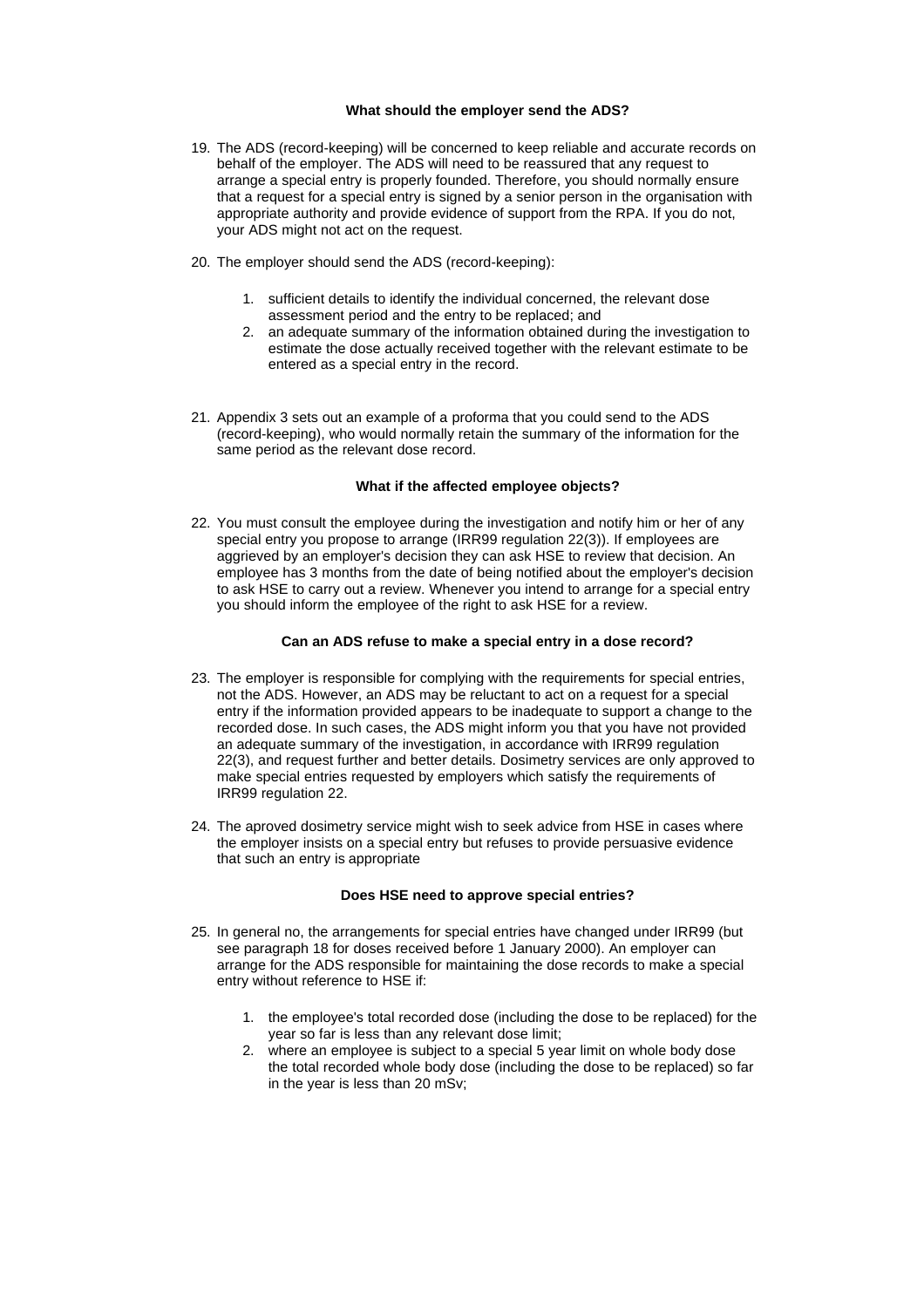- 3. the relevant period was not before 1 January 2000.
- 26. If these conditions are not satisfied HSE must give its consent before the employer makes any arrangements for a special entry (see Figure 2); for recorded doses relating to periods prior to 1 January 2000 HSE must approve a special entry (but see paragraph 27). Employers should contact their local HSE office (contact details in telephone directory).
- 27. HSE can only approve special entries for doses entries covering 1999 or earlier until the end of April 2000 (see paragraph 18). After that period dose records cannot be altered (IRR99 regulation 41(4)). As HSE inspectors need time to to follow up applications for special entries, such applications would have to have been made by February 2000 to ensure that HSE could properly consider the case for approval.

### **Can HSE reverse the employer's decision?**

- 28. HSE can direct the employer to arrange for the original entry to be restored if, as a result of a review, whether resulting from an employee's objections or otherwise, HSE is not satisfied that:
	- 1. the employer's investigation was adequate to show reasonable cause for disregarding the dose entry; and
	- 2. a reasonable estimated dose has been established.
- 29. If HSE finds that the employer has acted incorrectly it may also take enforcement action, including action to reverse the employer's decision, if:
	- 1. HSE consent was not sought when required;or
	- 2. the special entry was arranged less than 12 months after the original entry was made in the dose record (5 years in the case of employees subject to a special 5 year dose limit).

### **Should HSE be notified of every special entry?**

30. No, the employer is not obliged to notify a special entry to HSE. The approved dosimetry sevices are required to report special entries to HSE's Central Index of Dose Information each year and HSE inspectors will have the opportunity to follow up any suspicious special entries at that time.

#### **What will HSE do if it has to consider giving consent for/reviewing special entries?**

- 31. HSE has an existing system for dealing with applications for special entries. This system is being modified to respond to the changes in IRR99 requirements for special entries in dose records as follows:
	- 1. an HSE inspector will be asked to consider any evidence put forward by the employer, eg an investigation report, whether as part of an application for consent or at HSE's request, to support the special entry;
	- 2. that inspector will consult one of HSE's radiation specialist inspectors;
	- 3. the inspectors will consider the adequacy of the evidence in the light of the advice given above about undertaking an adequate investigation and providing a sufficient estimate of the dose actually received;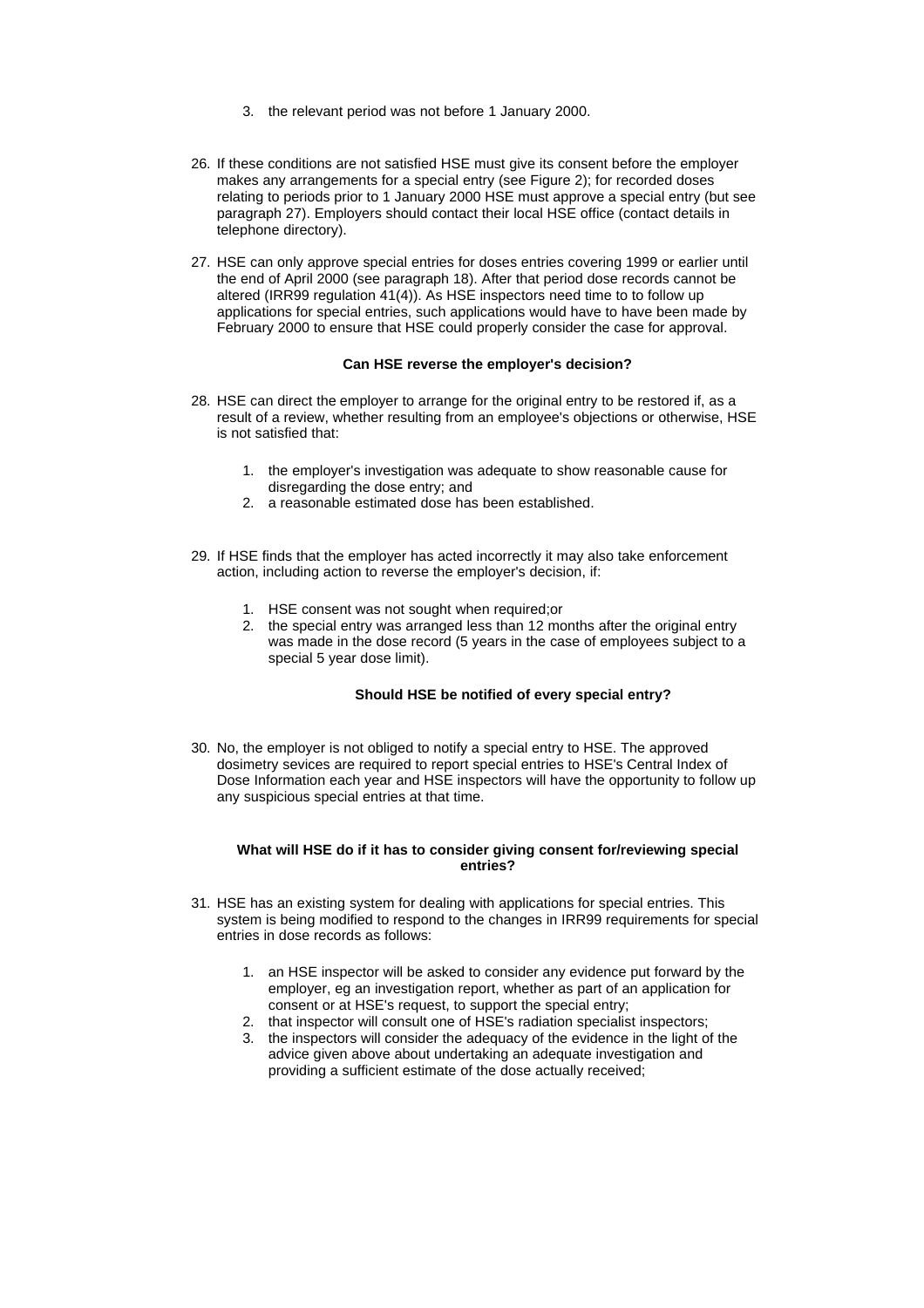- 4. if the lead inspector is satisfied there is reasonable cause to believe that the recorded dose was not received and the replacement dose is a reasonable estimate of the dose that was received he or she will recommend that HSE gives its consent where necessary or takes no further action in any other case beyond informing relevant parties of its decision;
- 5. if the lead inspector is not satisfied he or she will recommend that HSE refuses its consent or takes action to reinstate the original entry;
- 6. in cases of serious doubt about the adequacy of the evidence provided by the employer, they will refer that evidence to at least one other radiation specialist inspector from a different part of HSE for peer review before recommending any further action; and
- 7. any action by HSE to give or refuse consent or to require the reinstatement of an original entry will be taken by a superintending inspector or equivalent specifically designated by HSE for this purpose.

## **What should the employer do about persons who are not classified?**

32. HSE's consent is not required. As these records are not held formally, in compliance with IRR99, a 'special entry' is not required. However, see IRR99 regulation 25 regarding possible overexposures.

May 2000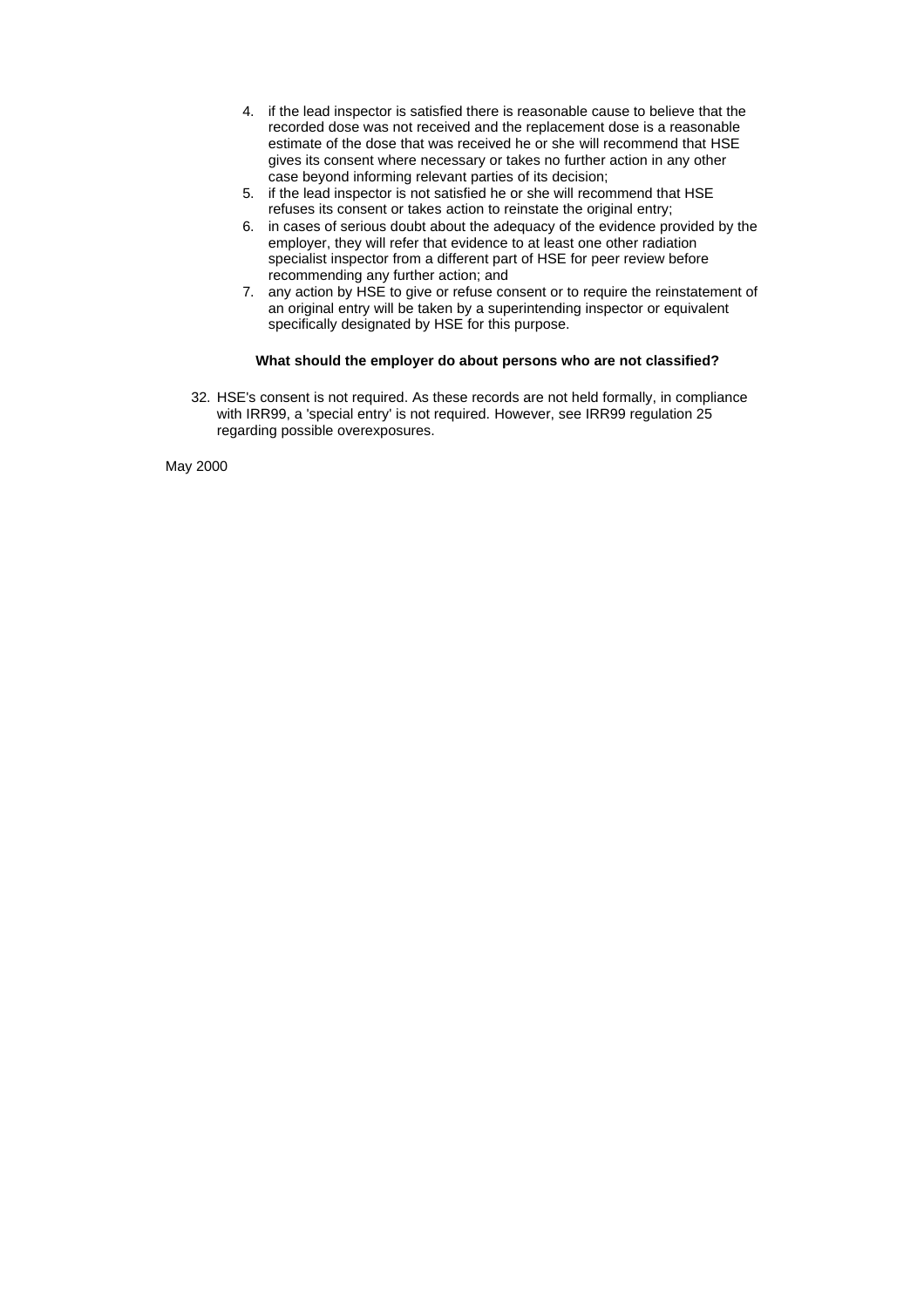#### ID APPENDIX 1 (para 15) **Examples of good and bad special entry cases**

<span id="page-7-0"></span>Problems can arise because employers assume it is sufficient to assert that the individual's dosemeter was exposed whilst not being worn, eg following temporary loss or storage in a 'high dose' area. In these cases, some corroborating evidence is important, eg from an exposure reconstruction by the RPA, work records, copies of dose summaries for work colleagues etc. Chromosome aberration analysis of a sample of the individual's blood can also be valuable provided the recorded dose exceeds the limit of detection for this test (typically > 100mSv whole body gamma or x-radiation). To illustrate these points, details are given of two cases for special entries.

**A poor case** - a non-destructive testing contractor wanted special entries for several of its radiographers on the grounds that their TLD were thought to have been accidentally exposed in a mail-room X-ray surveillance device when delivered to site.

The employer's investigation report stated that the 'high' doses were unprecedented and coincided with the use of the mail-room monitor for the first time. However, no attempt was made to confirm that the mail-room X-ray device was the cause of the problem by setting up test exposures, for example. Also, the application gave no information about the work schedules of the radiographers. Therefore, there was nothing to show that the doses were unlikely to have been received during the course of the employees' normal work - for NDT work involving the use of large sources, evidence of this kind is crucial.

**A good case** - a fitter working on nuclear plant temporarily lost his dosemeter whilst in an undesignated area; the dosemeter was later recovered but by then, it had been exposed to radiation during some radiography work.

The dosemeter was returned to the ADS but, because it was thought to have been lost in an undesignated area, the employer did not mention it had been exposed while not being worn. The measurement of the dose received by the dosemeter was therefore entered in the employee's dose record. When the employer realised that the individual's dose was incorrect an investigation was undertaken, with great thoroughness.

First, a comprehensive exposure 'reconstruction' was conducted. Then the ADS was asked to check the dosemeter worn by the employee for anything unusual about its sensitivity or performance (ie glow-curve, contamination and calibration checks). Also, the employer checked the record of doses shown by the personal indicating dosemeters worn daily by the employee for any unusual exposures - none were identified.

[Evidence obtained of the fact that radiography had been performed in the area where the lost dose meter was retrieved from during the period that it was missing could be added to the example]

The employer's 'reconstruction' exercise and the record of doses for the employee's personal indicating dosemeter made it highly unlikely that the dose recorded by the dosemeter had been received by the individual.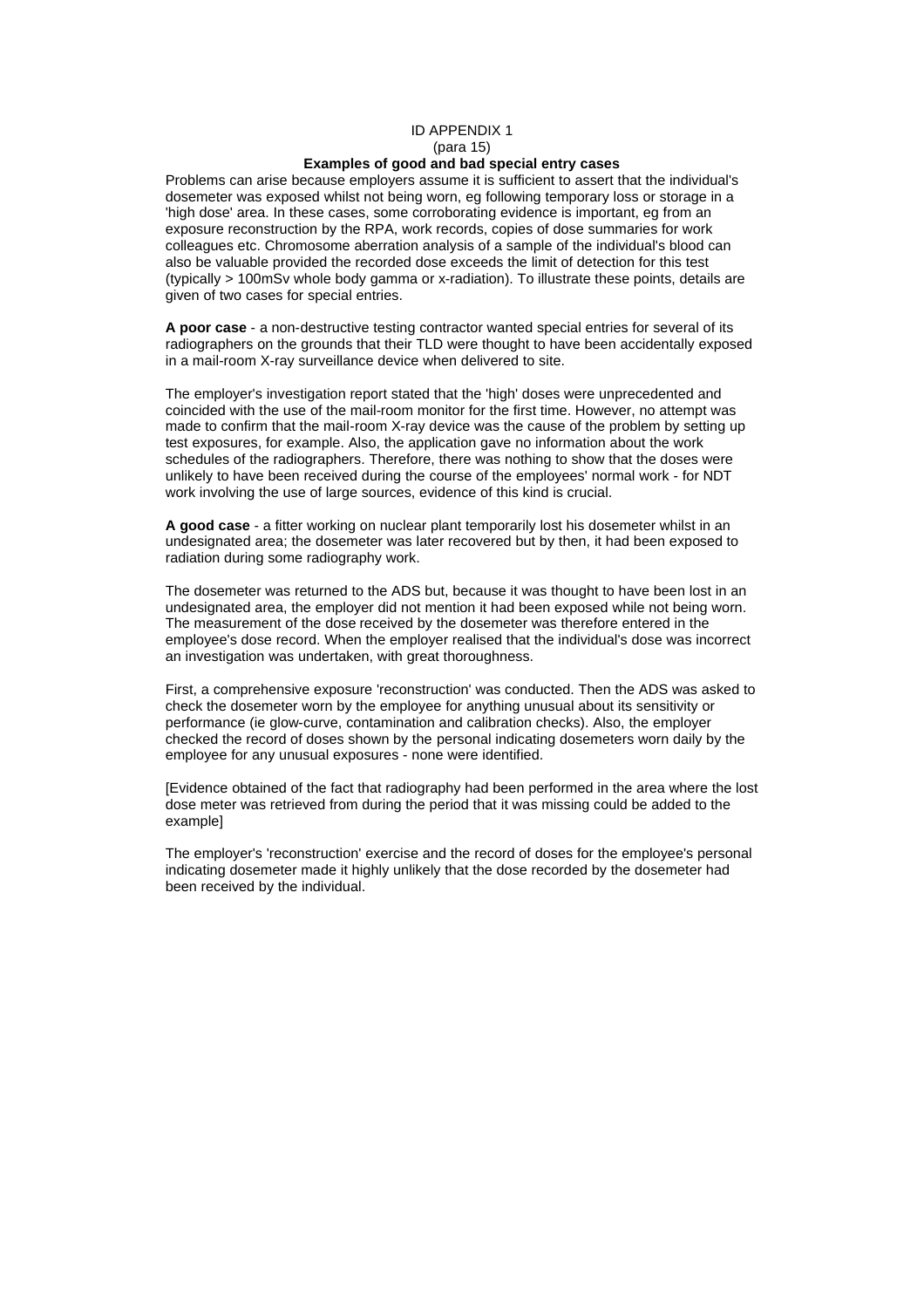<span id="page-8-0"></span>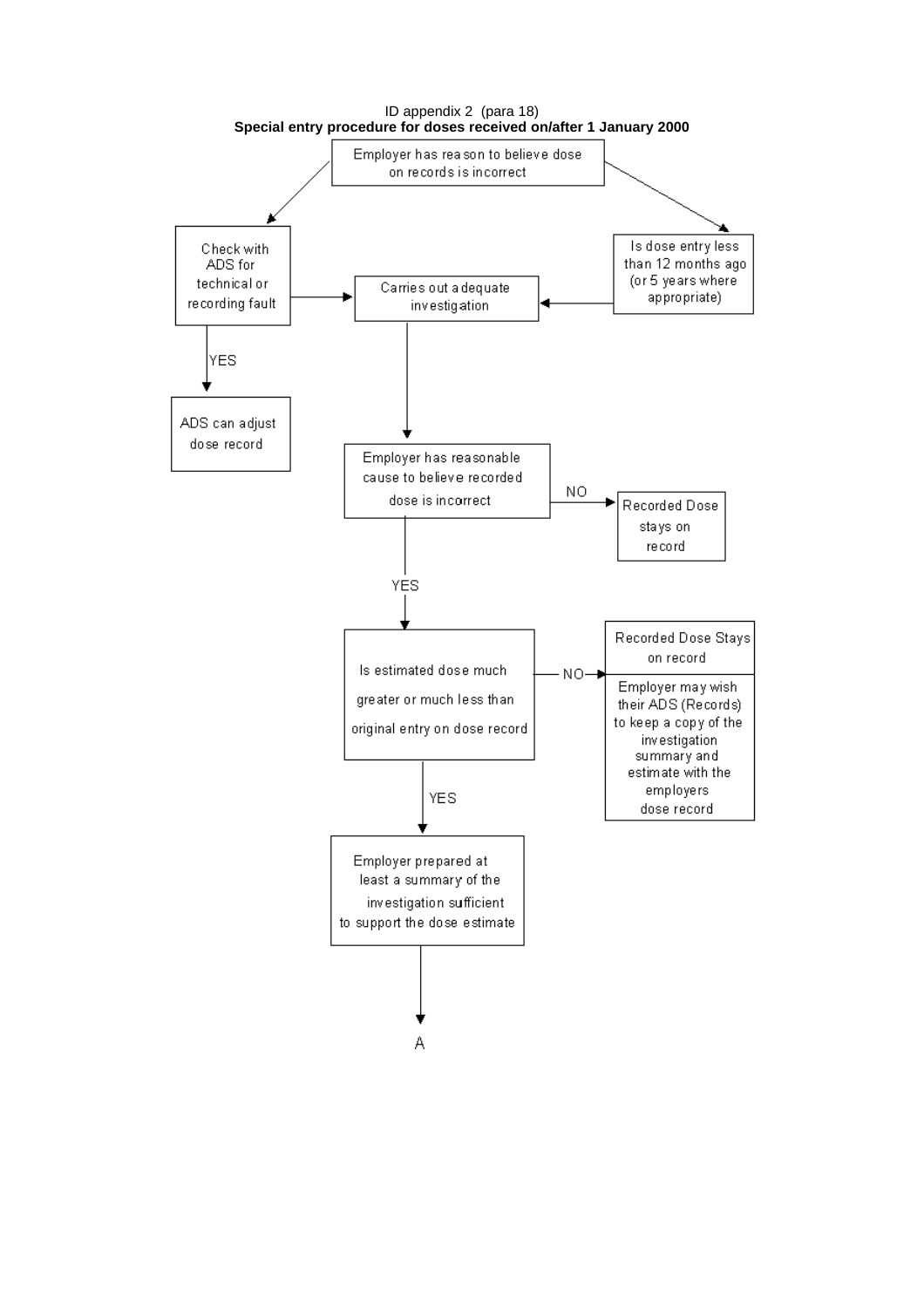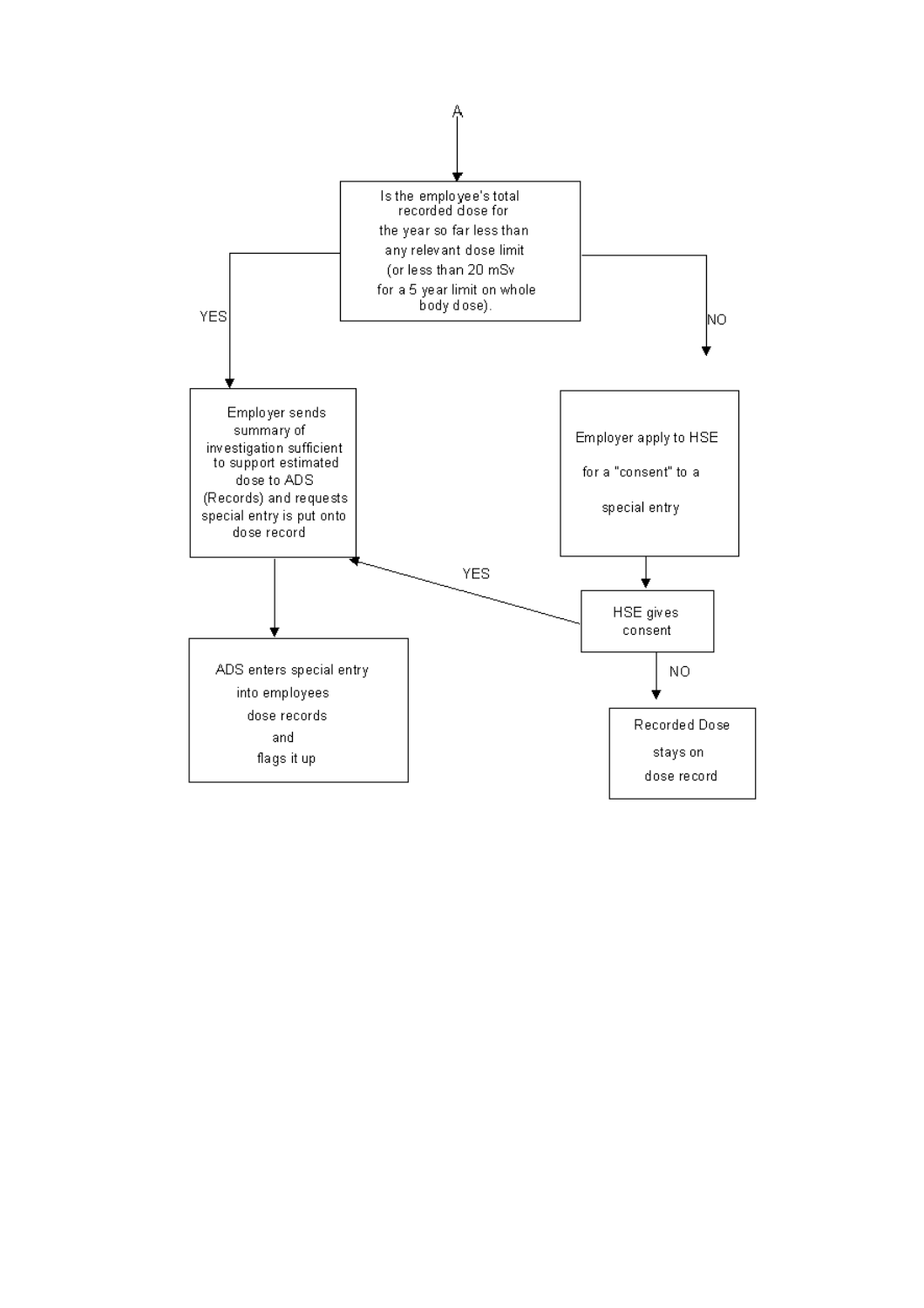## ID appendix 3 (para 21) **CONTENT OF SUGGESTED PROFORMA CASE FOR SPECIAL ENTRY**

<span id="page-10-0"></span>I confirm that I have carried out an adequate investigations as required by Regulation 22(3) of the Ionising Radiations Regulations 1999 and concluded that it is likely that the radiation dose recorded in the record of

\_\_\_\_\_\_\_\_\_\_\_\_\_\_\_\_\_\_\_\_\_\_\_\_\_\_\_\_\_\_\_\_\_\_\_\_\_ Name

|                | National Insurance No. [or other<br>ADS identifier] |
|----------------|-----------------------------------------------------|
| for the period |                                                     |
| from           | to                                                  |
|                |                                                     |

is very different from that actually received.

The dose actually received is estimated to be \_

I have adequate evidence to support this estimate, and have appended an adequate summary as required by Reg 22(3)a. Therefore I request you make a special entry on this basis.

# **INVESTIGATIONS PERFORMED: [tick box]**

[Note: Please tick the appropriate boxes of the proforma below to indicate the main criteria on which the case for a special entry is based. Please note ticking the boxes is in itself not a sufficient case, it has to be backed up by an adequate summary from your investigation].

# A OTHER DOSEMETER [ ]

The employee used another dosemeter which showed a dose different from that in the record.

# B AREA MONITORING MEASUREMENTS/ OCCUPANCY [ ]

I have measurements made at the time which show the dose rate in the work area in question. I know that the employee was in the area, exposed to that dose rate, for a time which is not consistent with the dose in the record.

# C INFORMATION FROM SUBSEQUENT INVESTIGATION [ ]

I have information as described at (B) but which has been collected since the dose in question was reported.

# D DOSES FOR OTHER EMPLOYEES [ ]

I know that other employees *who were working with the employee in question at the time*  received significantly different doses from that in his/her record.